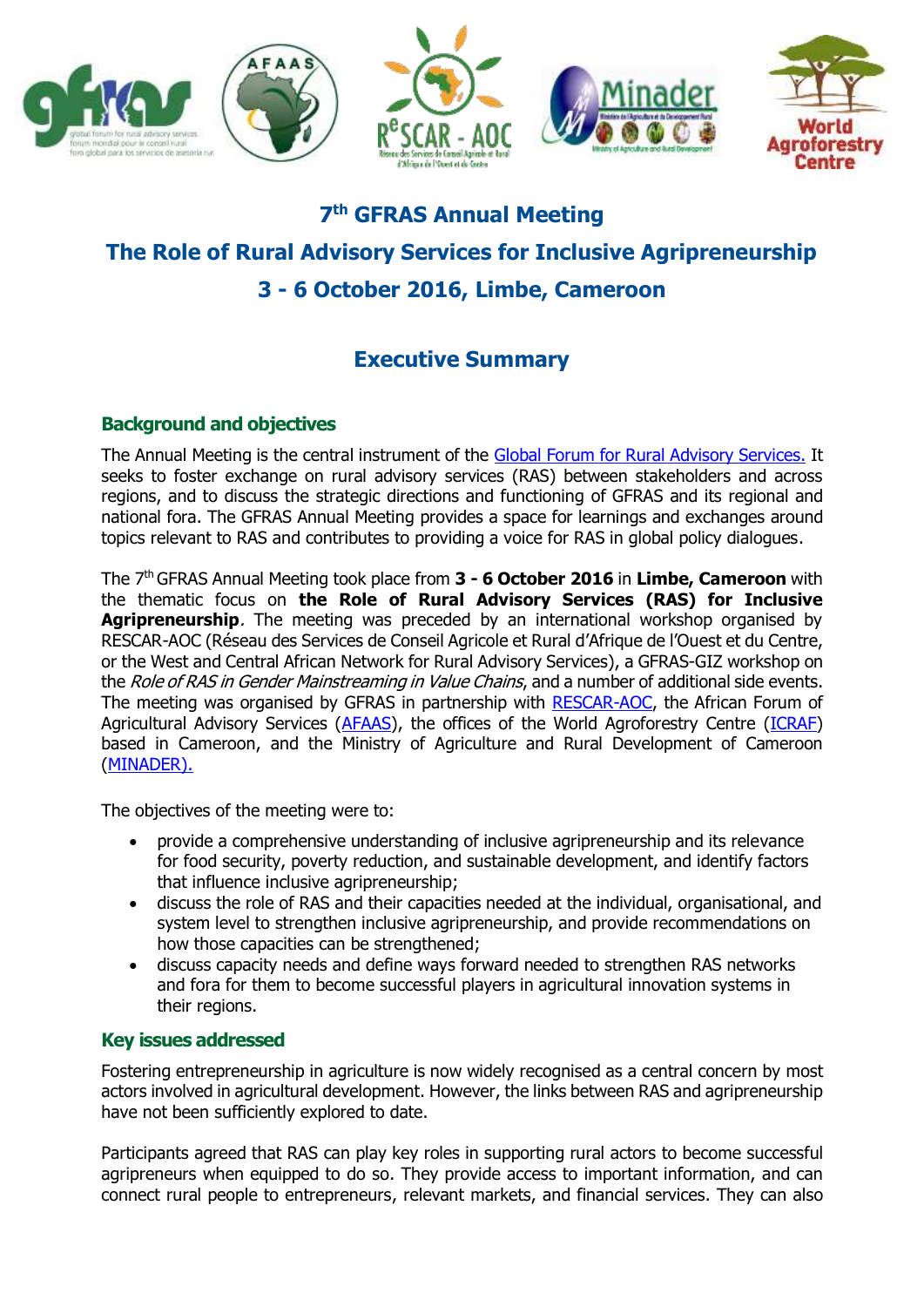provide training to farmers in relevant managerial and other functional skills (as opposed to technical skills, see also the [GFRAS New Extensionist\)](http://www.g-fras.org/en/activities/the-new-extensionist.html). RAS can support actors' decision making processes and influence policies and regulations to create an enabling environment conducive to agripreneurship, reduce barriers for entrepreneurs and business in the sector, or contribute to helping people reflect on areas where societal values may impede entrepreneurship. Participants identified roles that RAS can and should play, and the capacities RAS need to fulfil these roles. A set of recommendations for RAS and RAS-related stakeholders to strengthen inclusive agripreneurship were developed.

In order to strengthen RAS networks and fora, the 2016 Annual Meeting focused on capacity assessments of regional and sub-regional networks. In 2016, GFRAS developed an approach and related tools to assess the capacities of the networks. During the Annual Meeting, not only were network representatives trained to apply the methodology and tools in their own networks without external support, but they also had the opportunity to exchange on capacity needs. As a result, each network defined a [set of goals](http://www.g-fras.org/en/capacity-assessment/results.html) that they agreed to work on and to report back on achievements by the 2017 GFRAS Annual Meeting. One key element of these goals was to strengthen the peer exchange amongst regional networks and country fora.

The 7th GFRAS Annual Meeting was also the occasion to officially acknowledge the new GFRAS Executive Secretary, Karim Hussein, and to thank the former Executive Secretary, Kristin Davis for her commitment and effective tenure as Executive Secretary since the establishment of GFRAS. The handover was celebrated during a cultural evening with all participants, during which Kristin thanked the GFRAS community for the great collaboration since its inception and promised to stay involved in GFRAS' activities. Karim highlighted his intention to take the great work onwards and bring GFRAS to a new level.

#### **Participants and presentations**

More than 140 participantsfrom over 45 countries and various sectors gathered and discussed in Limbe for the 7<sup>th</sup> GFRAS Annual Meeting. Over a third of the participants were women, and about a third of the participants were under 40 years old.

Diverse perspectives on the topic for the meeting were shared by the different actors:

- **Cameroon's Minister of Agriculture and Rural Development** highlighted that the rural sector is key in offering employment for youths in Cameroon and this is why the government has opted for the promotion of agriculture of the second generation , which includes support for agripreneurship
- **Merida Roets** (from Scientific Roets- a private sector company engaged in advisory services) in her keynote speech, shared her practical insights into the needs of different actors in the rural space with regard to business development;
- In a lively [panel discussion,](http://www.g-fras.org/en/gallery.html#video) **Tessa Barry**, from the Caribbean Network CAEPNet, **Brian Tairea** from the Pacific Network [PIRAS,](https://www.facebook.com/groups/1719401644988264/?fref=ts) **Maria Briones** from the Latin American Network [RELASER,](http://www.relaser.org/) and **Yves Bitama** from the West and Central African Network RESCAR-AOC shared regional experiences of the role of RAS for agripreneurship and business development from their regions.
- **Shaun Ferris**, from Catholic Relief Services, provided his insights and conclusions from his own experience and also from his work with the GFRAS network in facilitating an [e](http://www.g-fras.org/en/agripreneurship/e-discussion.html)[discussion](http://www.g-fras.org/en/agripreneurship/e-discussion.html) that preceded the GFRAS Annual Meeting.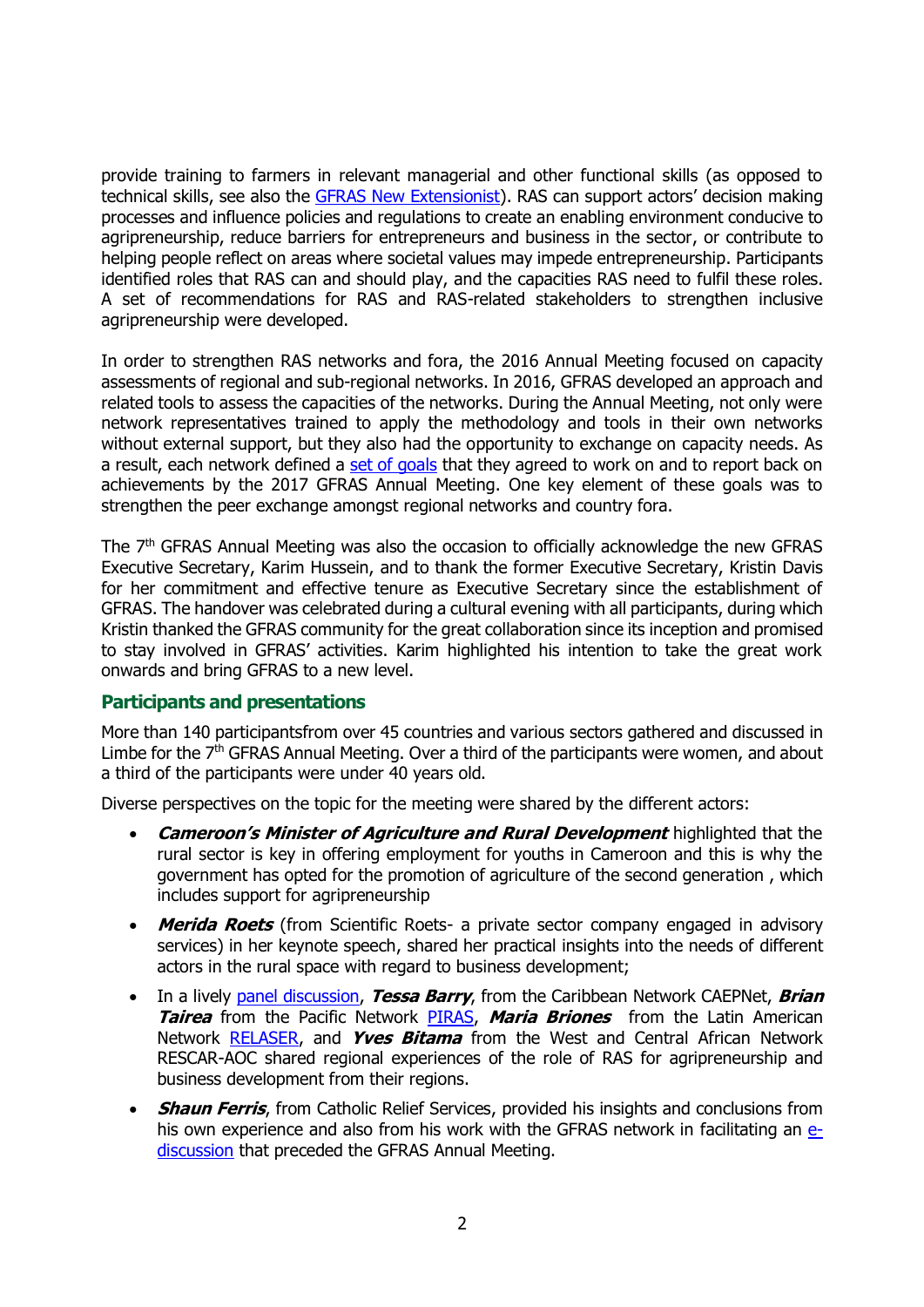- In the **[parallel workshops](http://www.g-fras.org/en/agripreneurship/parallel-sessions.html)**, that followed, participants discussed the role and capacity needs of RAS to strengthen inclusive agripreneurship at three levels: (i) the individual extensionist; (ii) RAS organisations; and (iii) the enabling environment.
- **[Short presentations](http://www.g-fras.org/en/share-fair-side-events/short-presentations.html)** and **[share fair stands](http://www.g-fras.org/en/share-fair-side-events/2016-04-01-07-04-32.html)** complemented the above approaches to sharing diverse insights from various actors and perspectives on the topic.
- Several [field trips](http://www.g-fras.org/en/agripreneurship/field-trips.html) allowed participants to discuss issues further with RAS professionals, agripreneurs, businesses and farmers in a number of locations in the region in Cameroon.

The third day of the meeting was dedicated the networks capacity assessments. This part of the meeting was facilitated by LR Brand, the experts working with GFRAS to develop the [capacity](http://www.g-fras.org/en/capacity-assessment.html)  [assessment](http://www.g-fras.org/en/capacity-assessment.html) process.

#### **Key recommendations**

An overarching conclusion from the debates at the Annual Meeting is that actors in the rural landscape need to adapt to a new context in which private sector operators and agripreneurs are important players in agricultural development. RAS thus needs to adapt, and encourage the adaption, of a new mind-set, which shifts the perception from project-oriented approaches towards more business-oriented approaches to agriculture, in which the role and importance of profit is recognised (profit being conceived as income minus expenses, or transaction costs).

Participants identified key recommendations for all actors and stakeholders involved in agriculture, rural development, and RAS to strive towards to better support agripreneurship.

These included the following:

- Key aspects of policy frameworks and the enabling environment need to be adapted, including:
	- o education systems, to include agripreneurship, commodity knowledge, value chain knowledge, and participation of value chain role-players;
	- o financial insurance systems, to include incentives, grants, and risk mitigation measures; and
	- $\circ$  agripreneurship-oriented governance, to include more appropriate business-friendly infrastructure, trade, business and fiscal policies
- Principles of action need to be developed, including for example:
	- $\circ$  promoting both pro-active and reactive approaches to service provision;
	- o recognising and endorsing the very different needs of diverse rural actors, particularly the different needs of women, men, youth, smallholders, and vulnerable people;
	- o encouraging innovation and creativeness, among rural actors and RAS; and
	- o supporting sustainable and inclusive business models that (i) support sustainable production systems; (ii) live up to equitable social standards; and (iii) are profitable
- Efforts to support linkages and coordination are needed, including for example:
	- o working towards a better coordination and complementarity (as opposed to competition and duplication of efforts) between different RAS providers;
	- o enhancing knowledge exchange and coordination amongst all actors along value chains, including support for new forms of public-private partnerships;